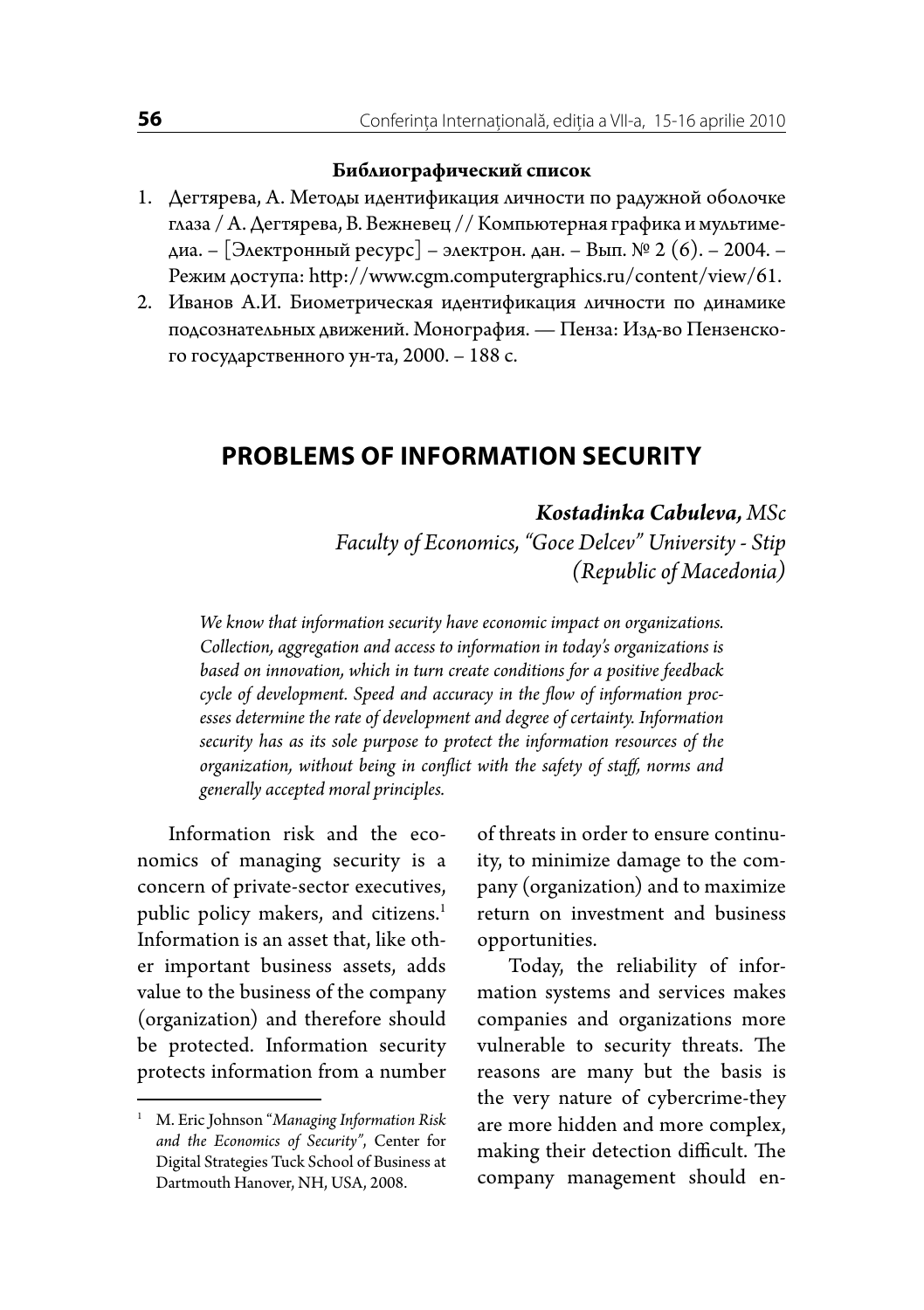gage in the process of evaluation of resources for safeguards. Even in cases where the level of information security is clearly insufficient technical specialists have trouble justifying to senior management of the necessary funding. If the information is valuable in practice there is no threat to information assets of the company's potential losses are minimal (manual confirms it) and you can forget about security systems. However, if the information has a particular value, threats and potential losses are clear, then the budget (with the absolute conviction of this manual) should include funds for the security subsystem. Information security is ensured by a set of measures at each stage of the life cycle of information system, the value of specialized subsystem in the general form of the cost of design work, purchase and setup of software and technical resources, incl. internetwork screens, cryptographic tools, antivirus systems, means of authentication, authorization and administration costs to physical safety, staff training, management, maintenance and periodically update the system. It is interesting that the main causes of damage, especially in the financial sector are employees in the company followed by former employees, while the damages from outsiders are contributing much less. The types of attacks can be summarized in: stealing passwords - methods to obtain other user passwords;

social engineering - the acquisition of information to which they have access; errors and black door (bugs and backdoors) - destination (use) of benefits through the use of systematic errors; opportunities for authentication - the use of defects (inconsistency and incompleteness) of the authentication mechanisms; errors (failures) in some protocols - protocols with errors in design and implementation; leaks - use of systems such as system signature (finger) or a named system (DNS) information needed by administrator or necessary for the functioning of the network, but which can be used for network attacks; denial of service - attempts to deprive consumers of the services of their computer system.

Also fraud by phone, online or by mail continue to grow and is on the rise. Such types of fraud where the true owner of the card is not present when the transaction shows an increase of 5 percent annually. Banks have reduced losses by two thirds of investment in new technology and upgrading systems for information security. Thus, the efforts of banks to fight criminals and frauds with credit cards and bank accounts are successful and show excellent results. In America banks cooperate with police, with special sections on financial fraud, but also invest in software and identification of fake websites that timely prevent abuse of the bank accounts of us-